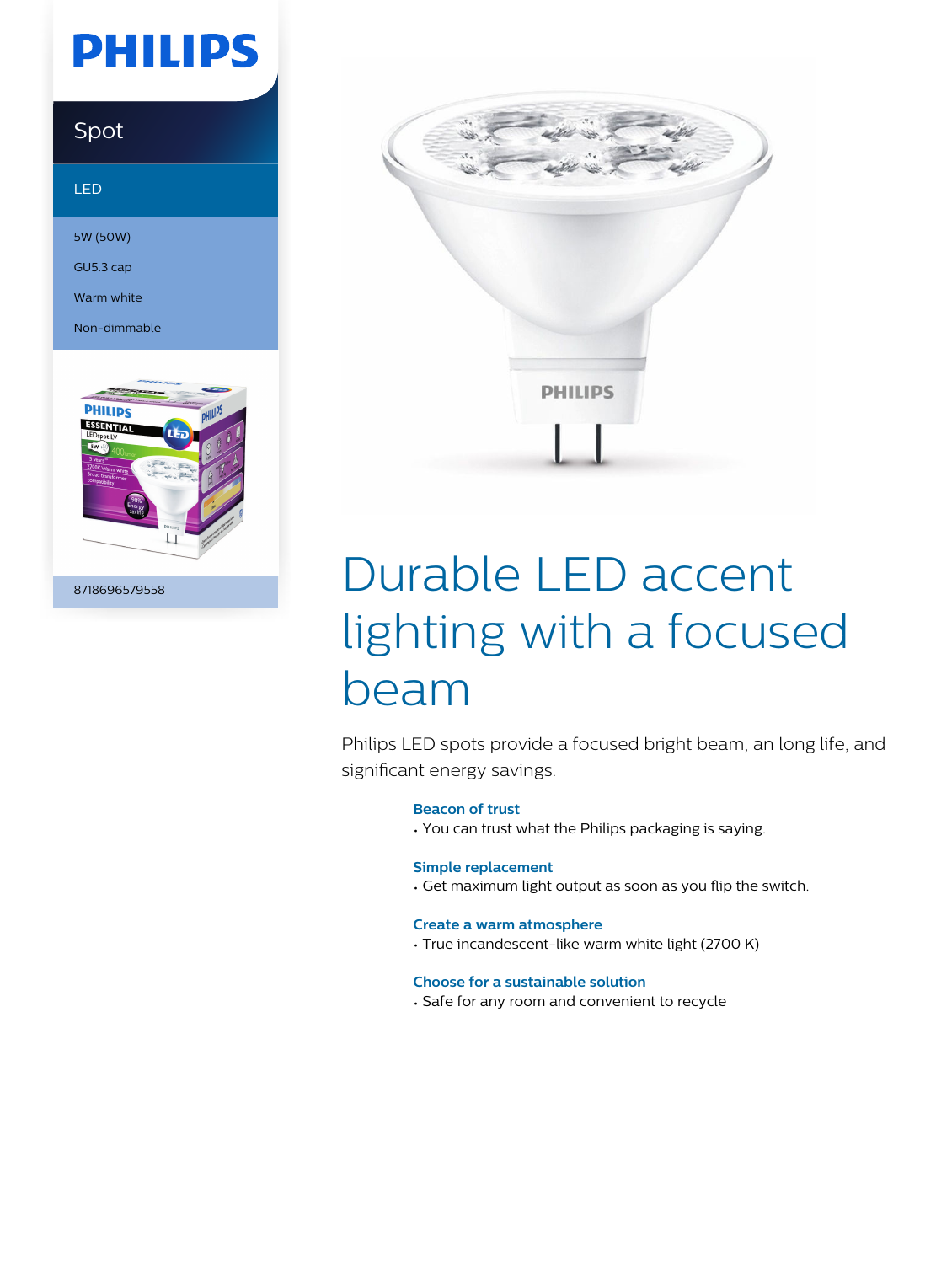### 8718696579558

## **Highlights**

#### **No UV or IR**

The beam of light is free of infra-red meaning no heat is radiated, and no ultra-violet light means that fabric and items under this light won't fade.

#### **Instant start**

Immediate light when switching on, that is the promise of the Philips instant starting energy saving LED lamps.

#### **Warm white light (2700K)**

Light can have different color temperatures, indicated in units called Kelvin (K). Bulbs with a low Kelvin value produce a warm, more cozy light, while those with a higher Kelvin value produce a cool, more energizing light.

#### **No hazardous substances**

Philips LED lights contain absolutely no hazardous materials, making them safe for any room and convenient to recycle.

### Specifications

#### **Bulb characteristics**

- Shape: Spot
- Dimmable: No
- Lamp shape: Directional spot
- Socket: GU5.3

#### **Bulb dimensions**

- Height: 46 mm
- Width: 50 mm

#### **Durability**

- Average life (at 2.7 hrs/day): 15 year(s)
- Lumen maintenance factor: 0.7
- Nominal lifetime: 15,000 hour(s)
- Number of switch cycles: 50,000

#### **Light characteristics**

- Application: Accent light
- Beam angle: 24 degree(s)
- Color rendering index (CRI): 80
- Color temperature: 2700 K
- Light Color Category: Warm White
- $\cdot$  Nominal luminous flux: 400 lumen
- Starting time: <0.5 s
- Warm-up time to 60% light: Instant full light

#### **Other characteristics**

- Lamp current: 580 mA
- Efficacy: 80 lm/W

#### **Power consumption**

- Power factor: >0.5
- Voltage: 12 V
- Wattage: 5 W
- Wattage equivalent: 50 W

#### **Product dimensions & weight**

• Length: 4.7 cm

#### **Rated values**

- Rated beam angle: 24 degree(s)
- Rated lifetime: 15,000 hour(s)
- Rated luminous flux: 400 lumen
- Rated peak intensity: 1700 cd
- Rated power: 5 W

#### **Technical specifications**

• Frequency: 50-60 Hz